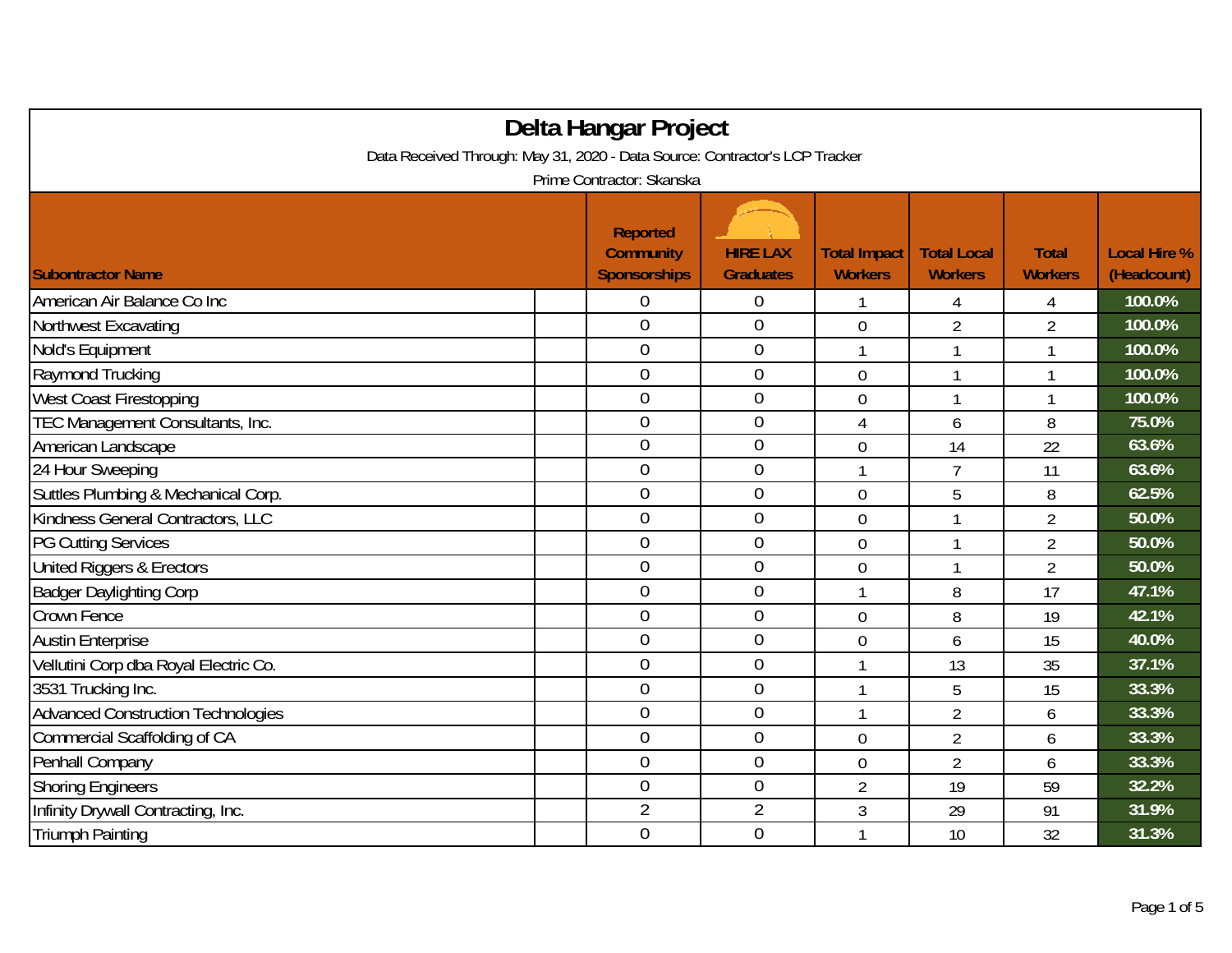| Delta Hangar Project<br>Data Received Through: May 31, 2020 - Data Source: Contractor's LCP Tracker<br>Prime Contractor: Skanska |                                                            |                                     |                                       |                                      |                                |                                    |  |
|----------------------------------------------------------------------------------------------------------------------------------|------------------------------------------------------------|-------------------------------------|---------------------------------------|--------------------------------------|--------------------------------|------------------------------------|--|
| <b>Subontractor Name</b>                                                                                                         | <b>Reported</b><br><b>Community</b><br><b>Sponsorships</b> | <b>HIRE LAX</b><br><b>Graduates</b> | <b>Total Impact</b><br><b>Workers</b> | <b>Total Local</b><br><b>Workers</b> | <b>Total</b><br><b>Workers</b> | <b>Local Hire %</b><br>(Headcount) |  |
| <b>GGG Demolition</b>                                                                                                            | 0                                                          | 0                                   | 2                                     | 10                                   | 34                             | 29.4%                              |  |
| Gectwo, Inc.                                                                                                                     | $\overline{0}$                                             | $\boldsymbol{0}$                    | $\overline{2}$                        | 5                                    | 17                             | 29.4%                              |  |
| Cupertino Electric                                                                                                               | $\overline{0}$                                             | $\boldsymbol{0}$                    | 6                                     | 21                                   | 72                             | 29.2%                              |  |
| Martinez Steel Corporation                                                                                                       | $\overline{0}$                                             | $\boldsymbol{0}$                    | $\overline{2}$                        | 20                                   | 70                             | 28.6%                              |  |
| <b>Direct AV</b>                                                                                                                 | $\overline{0}$                                             | $\boldsymbol{0}$                    | $\overline{0}$                        | $\overline{2}$                       | $\overline{7}$                 | 28.6%                              |  |
| Merli Concrete Pumping                                                                                                           | $\overline{0}$                                             | $\overline{0}$                      | 0                                     | $\overline{2}$                       | $\overline{7}$                 | 28.6%                              |  |
| Gonsalves & Santucci dba Conco Pumping                                                                                           | 0                                                          | $\boldsymbol{0}$                    | $\overline{7}$                        | 39                                   | 142                            | 27.5%                              |  |
| <b>Concrete Coring Company</b>                                                                                                   | $\overline{0}$                                             | $\boldsymbol{0}$                    | 0                                     | 3                                    | 11                             | 27.3%                              |  |
| J Colavin & Son, Inc.                                                                                                            | $\overline{0}$                                             | $\boldsymbol{0}$                    | $\mathbf 0$                           | 3                                    | 11                             | 27.3%                              |  |
| <b>Griffith Company</b>                                                                                                          | $\mathbf 0$                                                | $\boldsymbol{0}$                    | 16                                    | 58                                   | 225                            | 25.8%                              |  |
| The M.S. Rouse Company                                                                                                           | $\overline{0}$                                             | $\overline{0}$                      | 0                                     | $\overline{2}$                       | 8                              | 25.0%                              |  |
| So-Cal Insulation, Inc.                                                                                                          | $\mathbf 0$                                                | $\boldsymbol{0}$                    | 1                                     | 1                                    | 4                              | 25.0%                              |  |
| Eberhard                                                                                                                         | $\mathbf 0$                                                | $\overline{0}$                      | 1                                     | 10                                   | 41                             | 24.4%                              |  |
| <b>Cosco Fire Protection</b>                                                                                                     | $\overline{0}$                                             | $\boldsymbol{0}$                    | $\mathbf{1}$                          | 5                                    | 21                             | 23.8%                              |  |
| Aragon Construction Inc.                                                                                                         | $\mathbf 0$                                                | $\boldsymbol{0}$                    | $\overline{2}$                        | $\overline{4}$                       | 17                             | 23.5%                              |  |
| Nor Cal Pipeline Services, Inc.                                                                                                  | $\mathbf 0$                                                | $\boldsymbol{0}$                    | $\mathbf{1}$                          | $\overline{7}$                       | 30                             | 23.3%                              |  |
| <b>Hayward Baker</b>                                                                                                             | $\overline{0}$                                             | $\boldsymbol{0}$                    | 1                                     | 3                                    | 13                             | 23.1%                              |  |
| Building Electronic Controls, Inc.                                                                                               | $\overline{0}$                                             | $\overline{0}$                      | $\overline{2}$                        | $\overline{2}$                       | 9                              | 22.2%                              |  |
| Rosendin                                                                                                                         | $\overline{0}$                                             | $\boldsymbol{0}$                    | $\overline{2}$                        | 6                                    | 29                             | 20.7%                              |  |
| The Herrick Corporation                                                                                                          | $\overline{2}$                                             | $\boldsymbol{0}$                    | $\overline{2}$                        | 9                                    | 47                             | 19.1%                              |  |
| SRD Engineering, Inc.                                                                                                            | $\overline{0}$                                             | $\boldsymbol{0}$                    | $\overline{2}$                        | 6                                    | 33                             | 18.2%                              |  |
| <b>MBI Excavation</b>                                                                                                            | $\mathbf 0$                                                | $\boldsymbol{0}$                    | $\mathbf{1}$                          | $\overline{2}$                       | 11                             | 18.2%                              |  |
| Veterans Engineering Services Inc                                                                                                | $\overline{0}$                                             | $\boldsymbol{0}$                    | 0                                     | $\overline{2}$                       | 11                             | 18.2%                              |  |
| Masonry Concepts, Inc.                                                                                                           | $\overline{0}$                                             | $\mathbf 0$                         | $\overline{0}$                        | 3                                    | 17                             | 17.6%                              |  |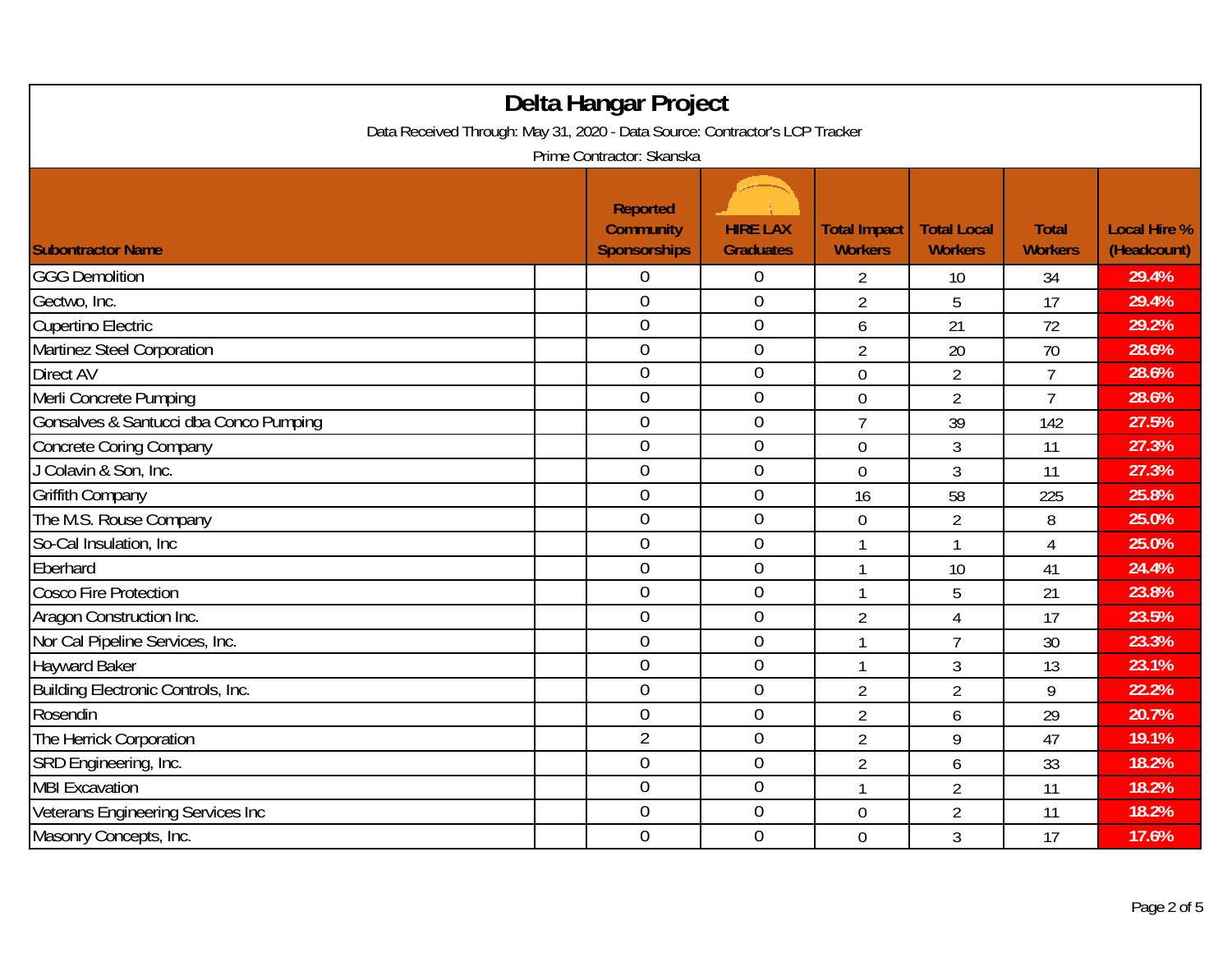| Delta Hangar Project                                                        |  |                                     |                  |                     |                    |                |                     |
|-----------------------------------------------------------------------------|--|-------------------------------------|------------------|---------------------|--------------------|----------------|---------------------|
| Data Received Through: May 31, 2020 - Data Source: Contractor's LCP Tracker |  |                                     |                  |                     |                    |                |                     |
| Prime Contractor: Skanska                                                   |  |                                     |                  |                     |                    |                |                     |
|                                                                             |  | <b>Reported</b><br><b>Community</b> | <b>HIRE LAX</b>  | <b>Total Impact</b> | <b>Total Local</b> | <b>Total</b>   | <b>Local Hire %</b> |
| <b>Subontractor Name</b>                                                    |  | <b>Sponsorships</b>                 | <b>Graduates</b> | <b>Workers</b>      | <b>Workers</b>     | <b>Workers</b> | (Headcount)         |
| <b>Xcel Mechanical Systems</b>                                              |  | 0                                   | $\boldsymbol{0}$ | $\overline{0}$      | 7                  | 42             | 16.7%               |
| Century Sweeping, Inc.                                                      |  | $\mathbf 0$                         | $\mathbf 0$      | $\mathbf 0$         | 1                  | 6              | 16.7%               |
| McKeon Door West Inc                                                        |  | $\overline{0}$                      | $\mathbf 0$      | $\overline{0}$      | 1                  | 6              | 16.7%               |
| Savala Equipment Company, Inc.                                              |  | 0                                   | $\boldsymbol{0}$ | $\mathbf 0$         | 1                  | 6              | 16.7%               |
| FenceCorp Inc'                                                              |  | $\overline{0}$                      | $\mathbf 0$      | $\mathbf{1}$        | $\overline{2}$     | 14             | 14.3%               |
| Gonsalves & Santucci, Inc., dba Conco                                       |  |                                     | $\mathbf{1}$     | $\overline{0}$      | $\mathbf{1}$       | $\overline{7}$ | 14.3%               |
| Red Hawk Fence & Environmental Services                                     |  | $\overline{0}$                      | $\theta$         | $\overline{0}$      | 1                  | 8              | 12.5%               |
| Schroder Iron                                                               |  | $\overline{0}$                      | $\mathbf 0$      | $\overline{0}$      | $\mathbf{1}$       | 8              | 12.5%               |
| R.J. Lalonde, Inc.                                                          |  | $\mathbf 0$                         | $\boldsymbol{0}$ | 1                   | 1                  | 9              | 11.1%               |
| Mike Zarp, Inc.                                                             |  | $\mathbf 0$                         | $\mathbf 0$      | $\overline{2}$      | $\overline{2}$     | 22             | 9.1%                |
| Mr. Crane, Inc.                                                             |  | $\overline{0}$                      | $\overline{0}$   | $\overline{0}$      | $\overline{0}$     | 31             | 0.0%                |
| <b>Excalibur Well Services Corp</b>                                         |  | $\overline{0}$                      | $\mathbf{0}$     | $\overline{0}$      | $\overline{0}$     | 23             | 0.0%                |
| <b>BC Traffic Specialist</b>                                                |  | $\overline{0}$                      | $\overline{0}$   | $\overline{0}$      | $\overline{0}$     | 11             | 0.0%                |
| W.A. Rasic Construction Co., Inc.                                           |  | $\overline{0}$                      | $\mathbf 0$      | $\overline{0}$      | $\overline{0}$     | 9              | 0.0%                |
| Saber Industries                                                            |  | $\overline{0}$                      | $\boldsymbol{0}$ | $\mathbf 0$         | $\mathbf 0$        | 8              | 0.0%                |
| <b>Adkan Engineers</b>                                                      |  | $\boldsymbol{0}$                    | $\boldsymbol{0}$ | $\mathbf 0$         | $\overline{0}$     | $\overline{7}$ | 0.0%                |
| R.J.& J. Construction, INC                                                  |  | $\overline{0}$                      | $\mathbf 0$      | $\overline{0}$      | $\overline{0}$     | $\overline{7}$ | 0.0%                |
| Industrial High Voltage                                                     |  | $\overline{0}$                      | $\overline{0}$   | $\mathbf 0$         | 0                  | 6              | 0.0%                |
| <b>B &amp; I Equipment Rental LLC</b>                                       |  | $\overline{0}$                      | $\mathbf{0}$     | $\overline{0}$      | $\overline{0}$     | 5              | 0.0%                |
| <b>Best Contracting Services</b>                                            |  | $\mathbf 0$                         | $\boldsymbol{0}$ | $\mathbf 0$         | $\mathbf 0$        | 5              | 0.0%                |
| <b>Crane Rental Service</b>                                                 |  | $\mathbf 0$                         | $\mathbf 0$      | $\mathbf 0$         | 0                  | 5              | 0.0%                |
| <b>Goss Construction Company Inc</b>                                        |  | $\overline{0}$                      | $\mathbf 0$      | $\overline{0}$      | $\overline{0}$     | 5              | 0.0%                |
| Solid Door Installations                                                    |  | $\boldsymbol{0}$                    | $\boldsymbol{0}$ | $\mathbf 0$         | 0                  | 5              | 0.0%                |
| <b>Applied Engineering Concepts</b>                                         |  | $\overline{0}$                      | $\mathbf 0$      | $\overline{0}$      | $\overline{0}$     | $\overline{4}$ | 0.0%                |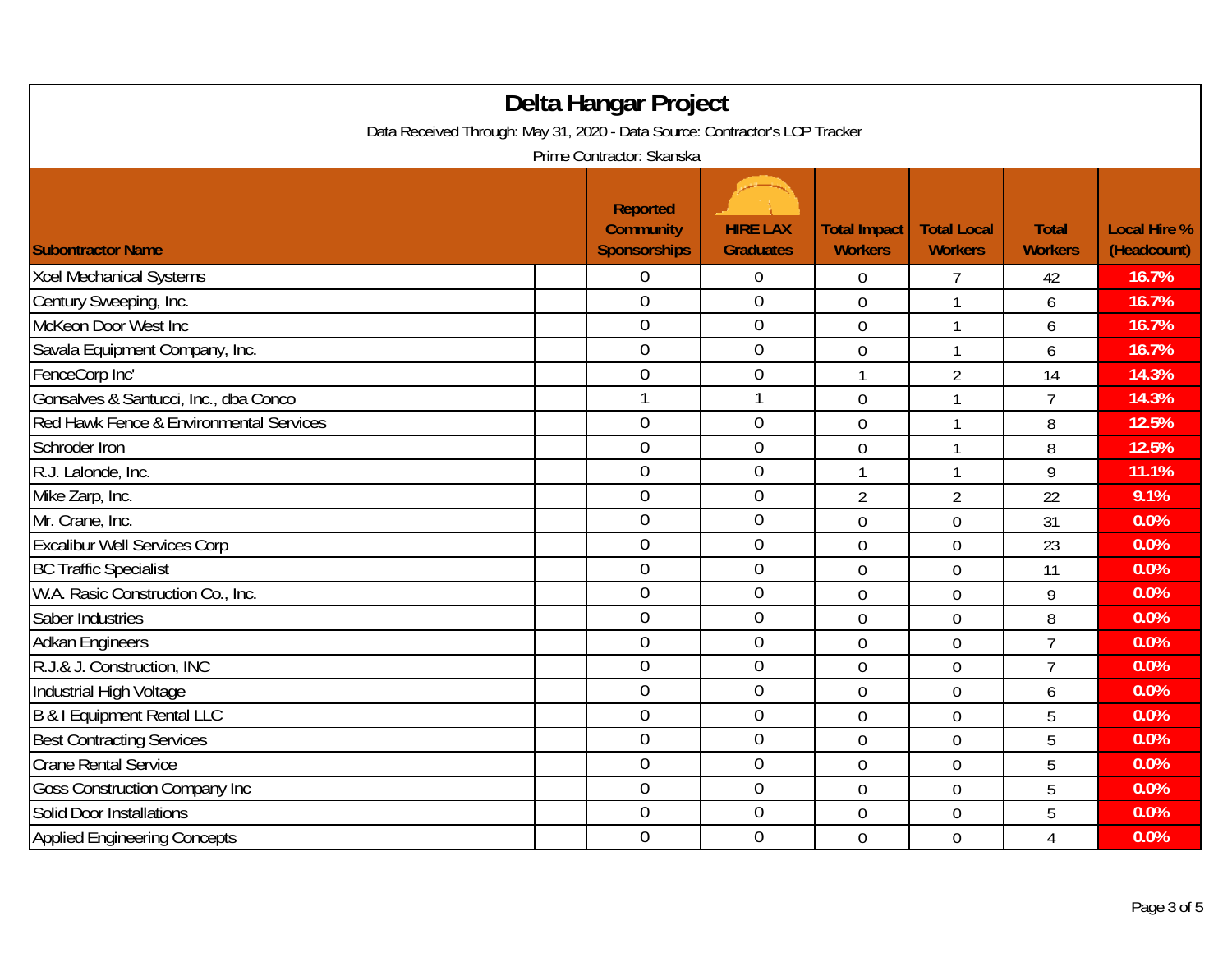| Delta Hangar Project<br>Data Received Through: May 31, 2020 - Data Source: Contractor's LCP Tracker |                                                                  |                  |                     |                    |                |                     |  |
|-----------------------------------------------------------------------------------------------------|------------------------------------------------------------------|------------------|---------------------|--------------------|----------------|---------------------|--|
|                                                                                                     | Prime Contractor: Skanska<br><b>Reported</b><br><b>Community</b> | <b>HIRE LAX</b>  | <b>Total Impact</b> | <b>Total Local</b> | <b>Total</b>   | <b>Local Hire %</b> |  |
| <b>Subontractor Name</b>                                                                            | Sponsorships                                                     | <b>Graduates</b> | <b>Workers</b>      | <b>Workers</b>     | <b>Workers</b> | (Headcount)         |  |
| <b>Lonestar West Services</b>                                                                       | 0                                                                | 0                | $\boldsymbol{0}$    | $\mathbf 0$        | 4              | 0.0%                |  |
| Newman Backhoe Services, Inc.                                                                       | $\overline{0}$                                                   | $\overline{0}$   | $\overline{0}$      | $\overline{0}$     | 4              | 0.0%                |  |
| <b>Bill Higgins</b>                                                                                 | $\overline{0}$                                                   | $\boldsymbol{0}$ | $\overline{0}$      | $\overline{0}$     | 3              | 0.0%                |  |
| Connor Concrete Cutting & Coring                                                                    | $\overline{0}$                                                   | $\mathbf 0$      | $\overline{0}$      | $\overline{0}$     | 3              | 0.0%                |  |
| Davidson Laddison Inc dba Addision Equipment Rental                                                 | $\overline{0}$                                                   | $\boldsymbol{0}$ | $\mathbf 0$         | $\mathbf 0$        | 3              | 0.0%                |  |
| Diversified Window Coverings Inc                                                                    | $\overline{0}$                                                   | $\overline{0}$   | $\overline{0}$      | $\overline{0}$     | 3              | 0.0%                |  |
| Pavement Recycling Systems, Inc.                                                                    | $\overline{0}$                                                   | $\overline{0}$   | $\overline{0}$      | $\overline{0}$     | 3              | 0.0%                |  |
| <b>Building Specialty Systems</b>                                                                   | $\overline{0}$                                                   | $\overline{0}$   | $\overline{0}$      | $\overline{0}$     | $\overline{2}$ | 0.0%                |  |
| Straight Up Surveying, Inc.                                                                         | $\overline{0}$                                                   | $\mathbf 0$      | $\overline{0}$      | $\overline{0}$     | $\overline{2}$ | 0.0%                |  |
| Assa Abloy Entrance Systems                                                                         | $\overline{0}$                                                   | $\overline{0}$   | $\overline{0}$      | $\overline{0}$     | $\mathbf{1}$   | 0.0%                |  |
| <b>ECCO Equipment Corporation</b>                                                                   | $\overline{0}$                                                   | $\mathbf 0$      | $\overline{0}$      | $\overline{0}$     | 1              | 0.0%                |  |
| F & B Equipment LLC                                                                                 | $\overline{0}$                                                   | $\boldsymbol{0}$ | $\overline{0}$      | $\overline{0}$     | $\mathbf{1}$   | 0.0%                |  |
| Fine Grade Equipment, Inc.                                                                          | $\overline{0}$                                                   | $\boldsymbol{0}$ | $\overline{0}$      | $\overline{0}$     | 1              | 0.0%                |  |
| G.B.H. Enterprises Inc                                                                              | $\overline{0}$                                                   | $\mathbf 0$      | $\overline{0}$      | $\overline{0}$     | $\mathbf{1}$   | 0.0%                |  |
| Jaqur Tractor                                                                                       | $\overline{0}$                                                   | $\mathbf 0$      | $\overline{0}$      | $\overline{0}$     | 1              | 0.0%                |  |
| LA Excavating, Inc dba Alward Equipment Rental                                                      | $\overline{0}$                                                   | $\boldsymbol{0}$ | $\overline{0}$      | $\overline{0}$     | 1              | 0.0%                |  |
| Miller Blades, Inc.                                                                                 | $\overline{0}$                                                   | $\boldsymbol{0}$ | 0                   | $\mathbf 0$        | 1              | 0.0%                |  |
| N>M.N. Construction                                                                                 | $\overline{0}$                                                   | $\boldsymbol{0}$ | $\overline{0}$      | $\overline{0}$     | 1              | 0.0%                |  |
| P. Riley Enterprises DBA Rileys Scraper Rental                                                      | $\overline{0}$                                                   | $\overline{0}$   | $\overline{0}$      | $\overline{0}$     | 1              | 0.0%                |  |
| Site Solution Services, Inc.                                                                        | $\overline{0}$                                                   | $\boldsymbol{0}$ | $\overline{0}$      | $\overline{0}$     | $\mathbf{1}$   | 0.0%                |  |
| <b>Trans Pro Tation LLC</b>                                                                         | $\overline{0}$                                                   | $\mathbf 0$      | $\overline{0}$      | $\overline{0}$     | $\mathbf{1}$   | 0.0%                |  |
|                                                                                                     | 5                                                                | 3                | 72                  | 391                | 1550           | 25.2%               |  |